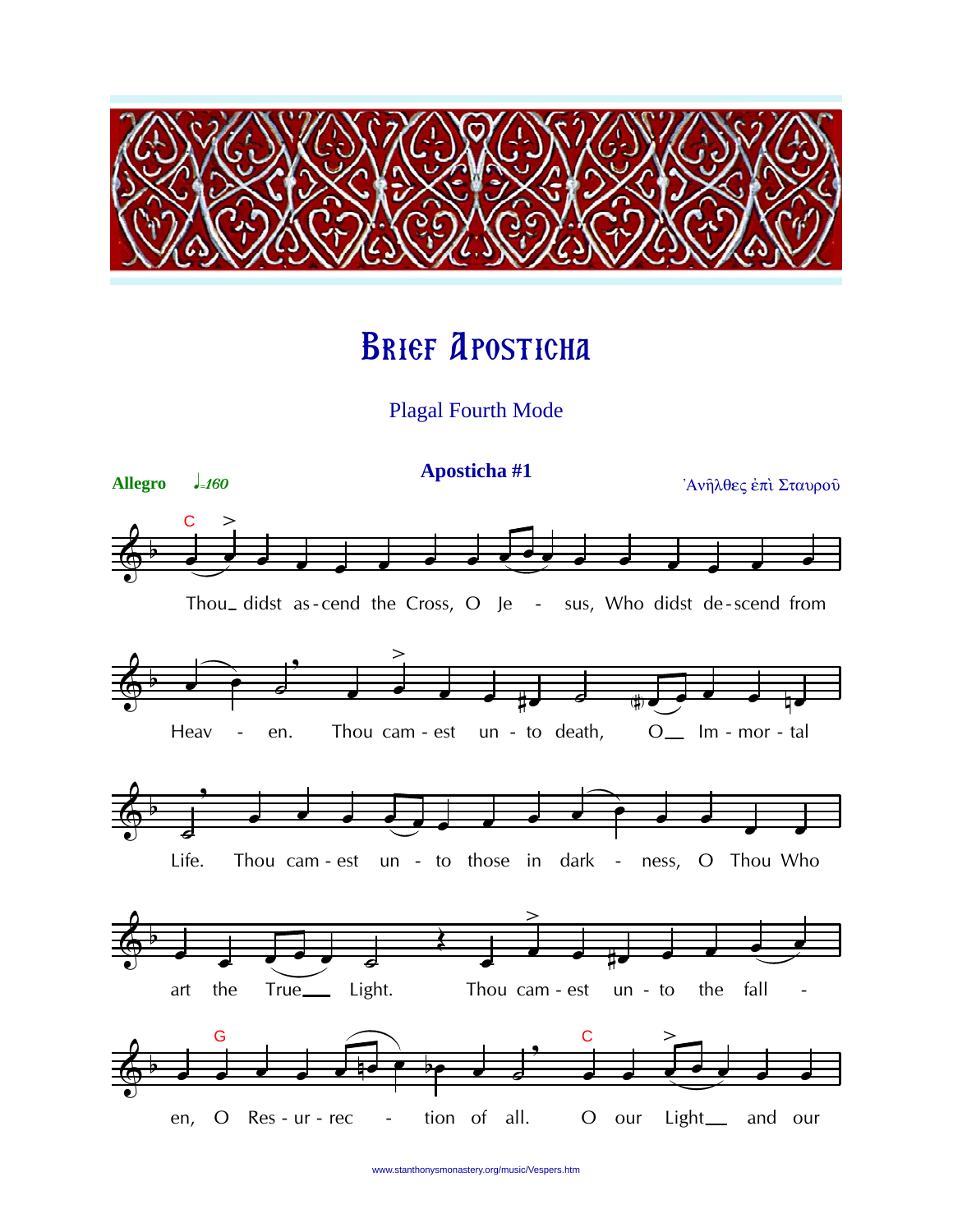

# Verse #2

Ο Κύριος έβασίλευσεν



497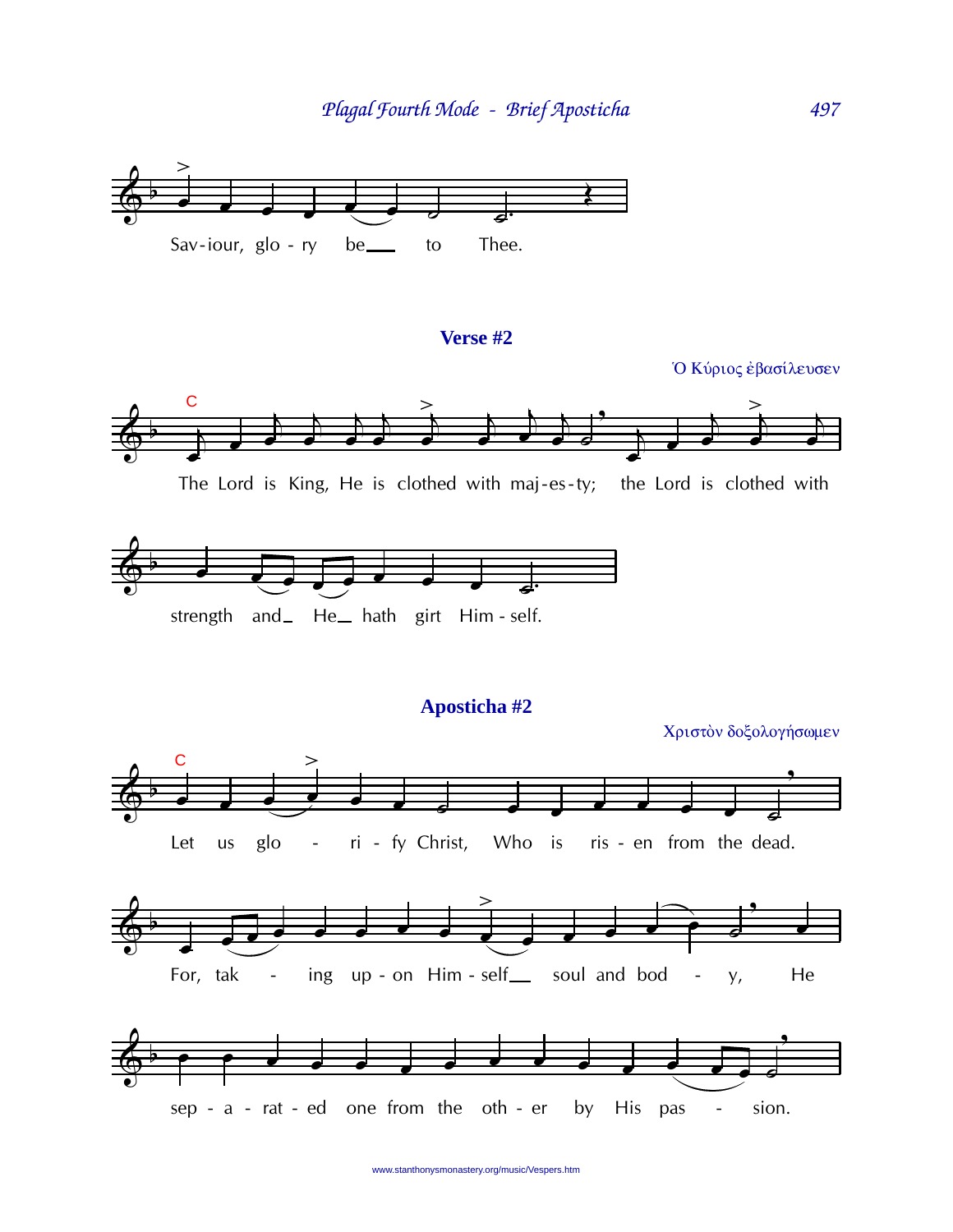



www.stanthonysmonastery.org/music/Vespers.htm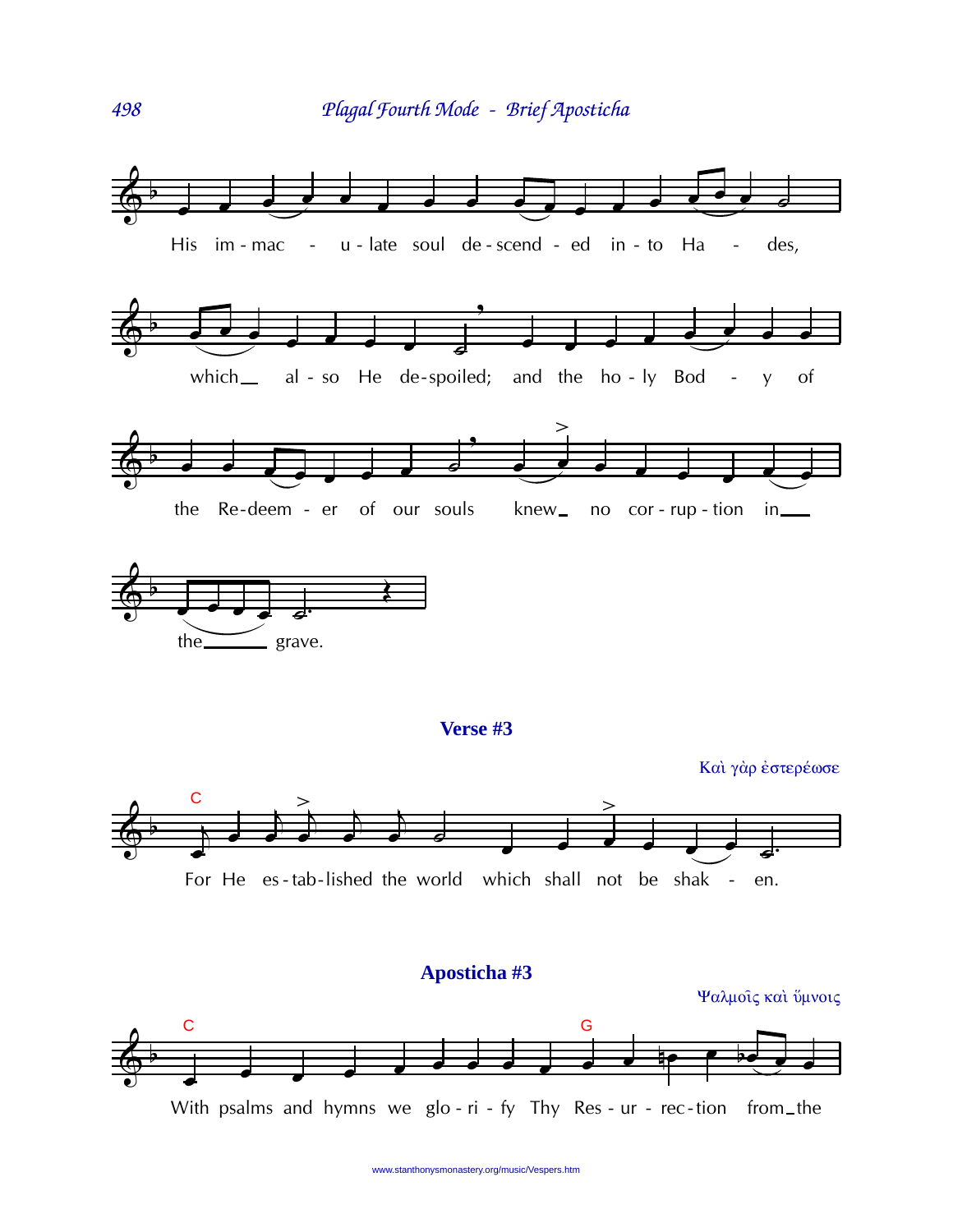

#### Verse #4

Τώ οίκω σου πρέπει



## Aposticha #4

<sup>7</sup>Ω Δέσποτα των άπάντων

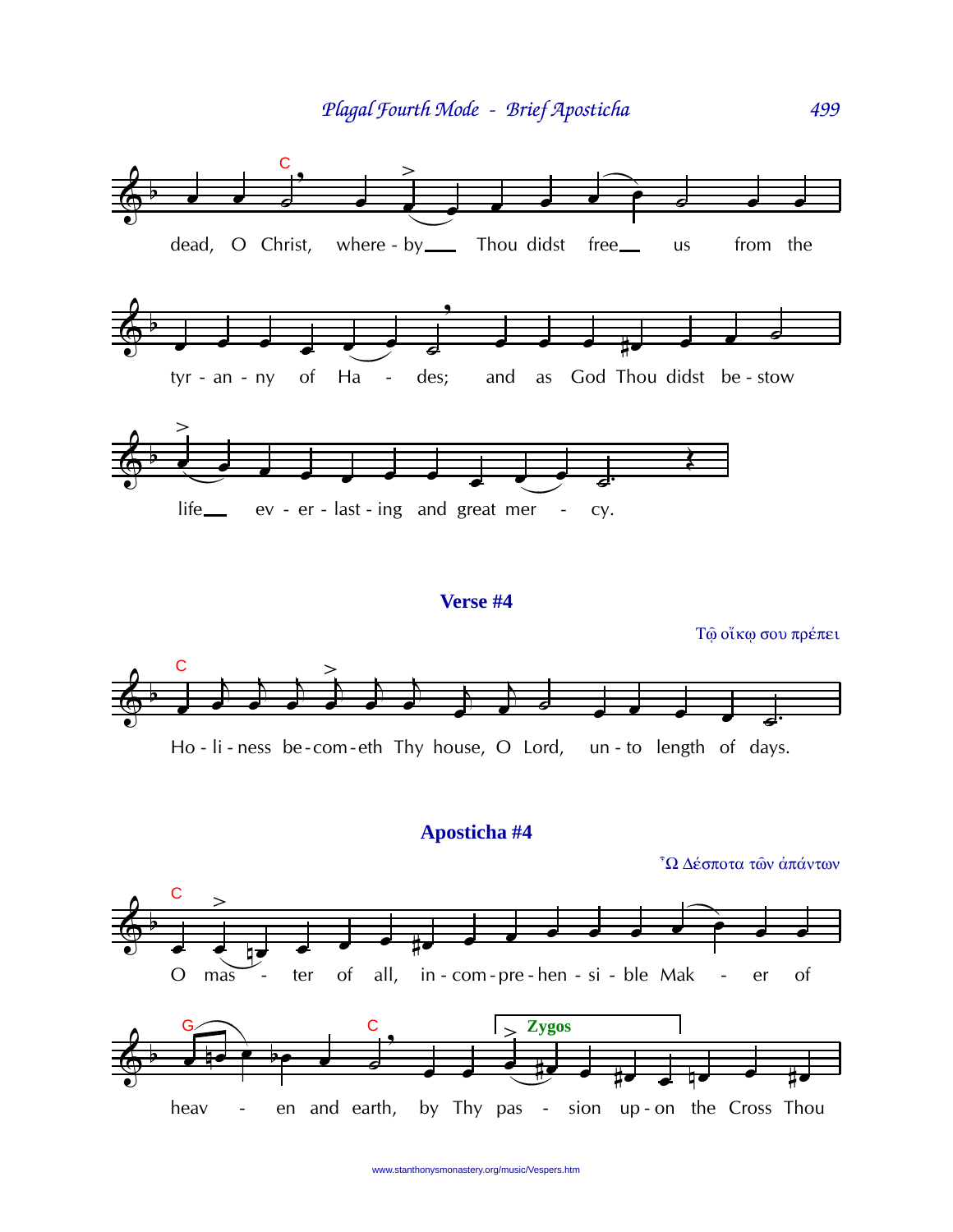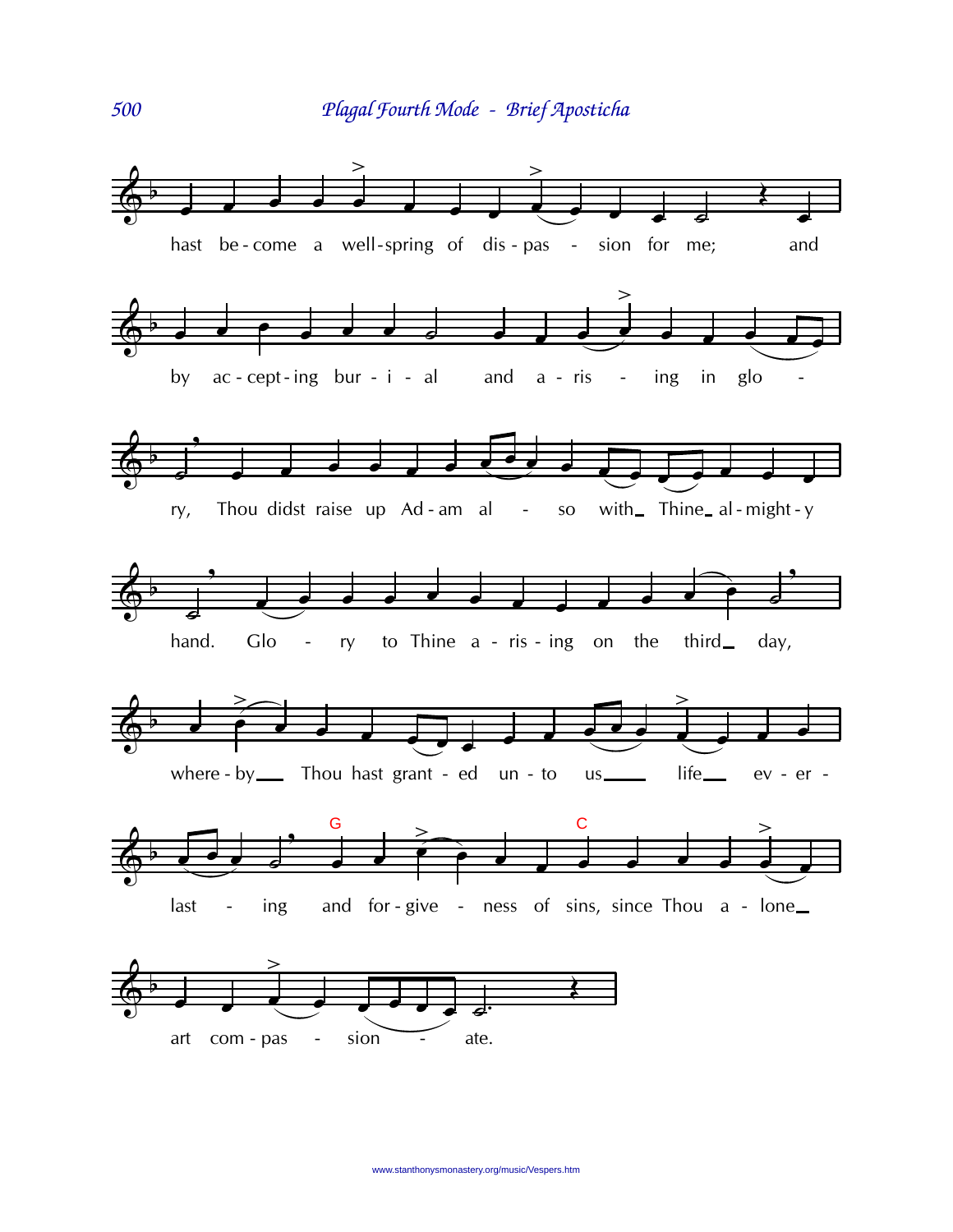



 $\mathbf C$ 

 $\mathbf C$ 

## **Aposticha Theotokion**

Ανύμφευτε Παρθένε